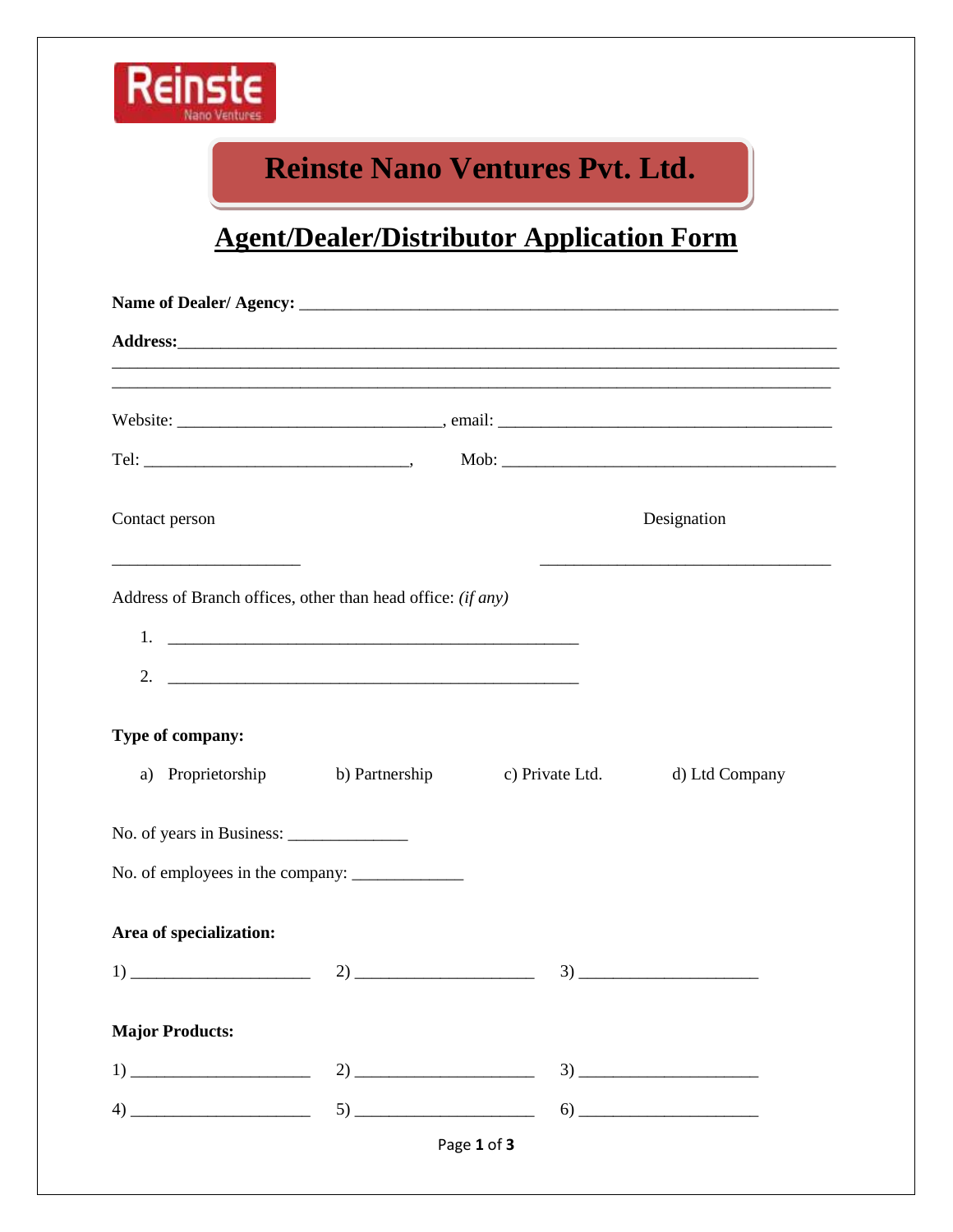| <b>Type of Industries served:</b>         |             |                                                                               |
|-------------------------------------------|-------------|-------------------------------------------------------------------------------|
|                                           |             |                                                                               |
|                                           |             |                                                                               |
|                                           |             |                                                                               |
|                                           |             |                                                                               |
|                                           |             | Name of the principals with whom you are already an Agent/Dealer/Distributor: |
|                                           |             |                                                                               |
|                                           |             |                                                                               |
|                                           |             |                                                                               |
|                                           |             | Name of the principals with nanomaterials in their product range: $(if any)$  |
|                                           |             |                                                                               |
|                                           |             |                                                                               |
|                                           |             |                                                                               |
|                                           |             | List 10 major clients (Research organizations, DRDO bodies, Corporate):       |
| $\begin{tabular}{c} 1) \end{tabular}$     |             | $\begin{array}{c}\n6) \end{array}$                                            |
| 2) $\qquad \qquad$                        |             | $\begin{tabular}{c} 7) \end{tabular}$                                         |
| $3) \t\underline{\hspace{1.5cm}}$         |             | $8) \t\begin{tabular}{c} \multicolumn{1}{c }{\textbf{5} } \end{tabular}$      |
|                                           |             | $\begin{tabular}{c} 9) \end{tabular}$                                         |
|                                           |             |                                                                               |
|                                           |             |                                                                               |
| <b>Annual turnover (2010 - 2011):</b>     |             |                                                                               |
|                                           |             |                                                                               |
|                                           |             |                                                                               |
| <b>Area Covered for Marketing /Sales:</b> |             |                                                                               |
| 1) State                                  | 2) District | 3) No. of employees                                                           |
|                                           |             |                                                                               |
|                                           |             |                                                                               |
|                                           |             |                                                                               |
|                                           |             |                                                                               |
|                                           |             |                                                                               |
|                                           |             |                                                                               |